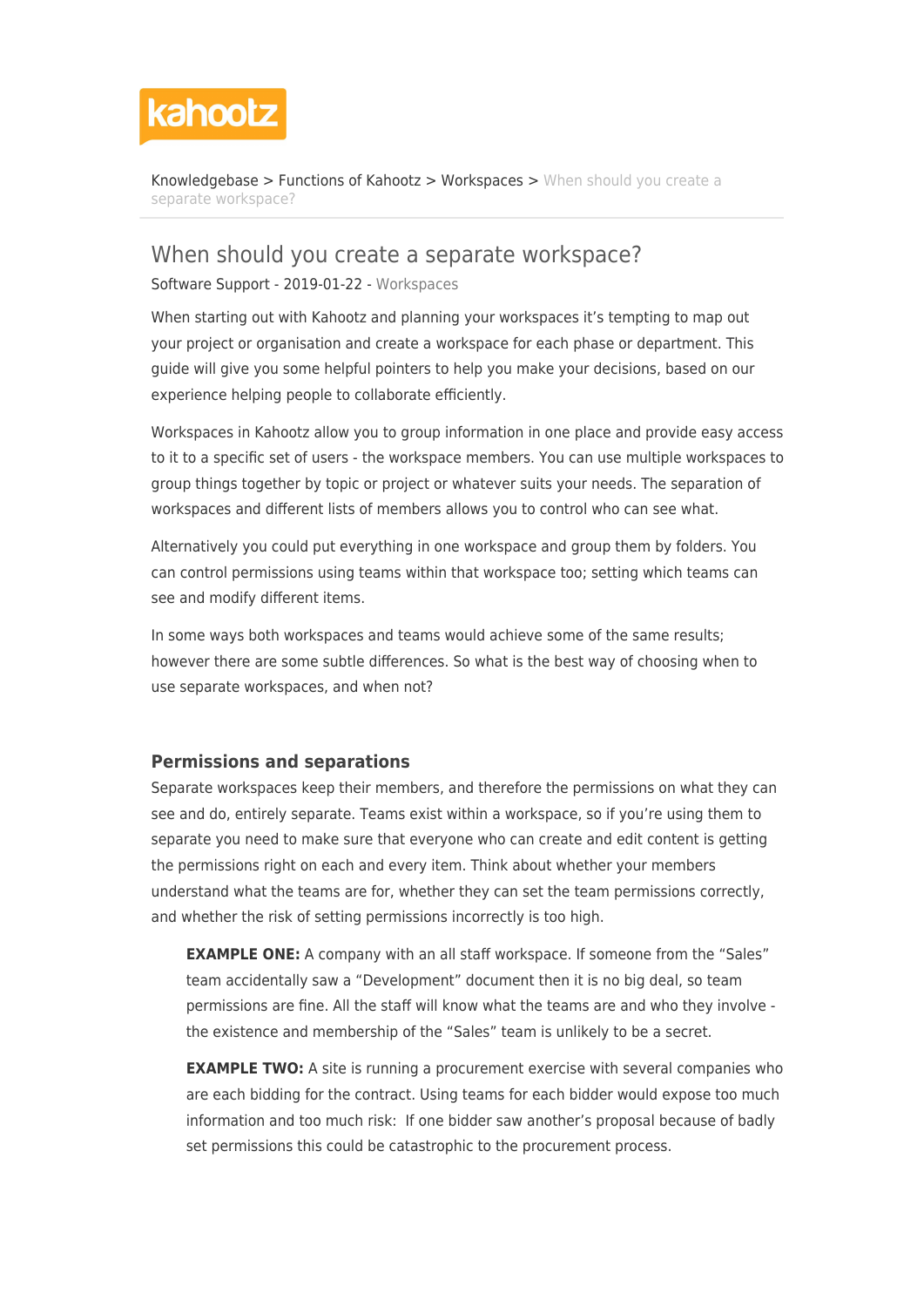Separate workspaces for each bidder gives you a clear "air gap" between the memberships of each and controls the membership and permissions at the workspace level, giving you a guarantee that people can't see the wrong thing or set permissions incorrectly.

The opposite side of membership separation is that if you want the same set of people involved each time, then one workspace might work nicely. If you have ten members of staff involved in all projects then one workspace for those ten, with folders for each project, might be the best approach. That saves you the problem of making sure they're all invited each time if you did use separate workspaces.

### **Using Teams to give extra permissions**

Teams in a workspace are a good way of granting extra permissions to particular sets of members within that workspace. This will give them more power than normal members, but without giving them the full power of a workspace manager. Teams work well for that kind of "access control" reason, not necessarily as a copy of divisions or sections in your workspace.

**EXAMPLE ONE:** Your site has an "All Staff" workspace for a small company. There may be no actual difference between what you'd let people in the "Sales" and "Manufacturing" departments do. Even if there are some items that it is only appropriate or relevant for "Sales" to change, you may not need to explicitly stop "Manufacturing" from being able to do so, if they just won't have any reason to do so naturally.

**EXAMPLE TWO:** The same "All Staff" workspace might have a database for requesting annual leave. That might have an "approved" column that should only be set by a few people - you could set a "Holiday Approvers" team for the people who can do this; However that's not a "department" that they'd consider themselves to be in.

Remember that teams can grant extra permissions, not take them away. On the rare occasion that you have an individual you want to stop from editing a document, you can't put them in a "Not trusted" team, and stop that team from editing the document. Instead you'll have to stop all members from editing the document, and create a "Trusted People" team than can edit the document, and put everybody else in that team.

**Kahootz Tip:** Remember that teams are specific to the workspace, not the site!

## **Controlling notifications**

As well as permissions - who can see and edit things - think about notifications. Different workspaces allow members to control their own notification settings on a per-workspace basis. If you had separate workspaces for three projects, but had (roughly) the same membership for each, then each individual person could see all the content in all the